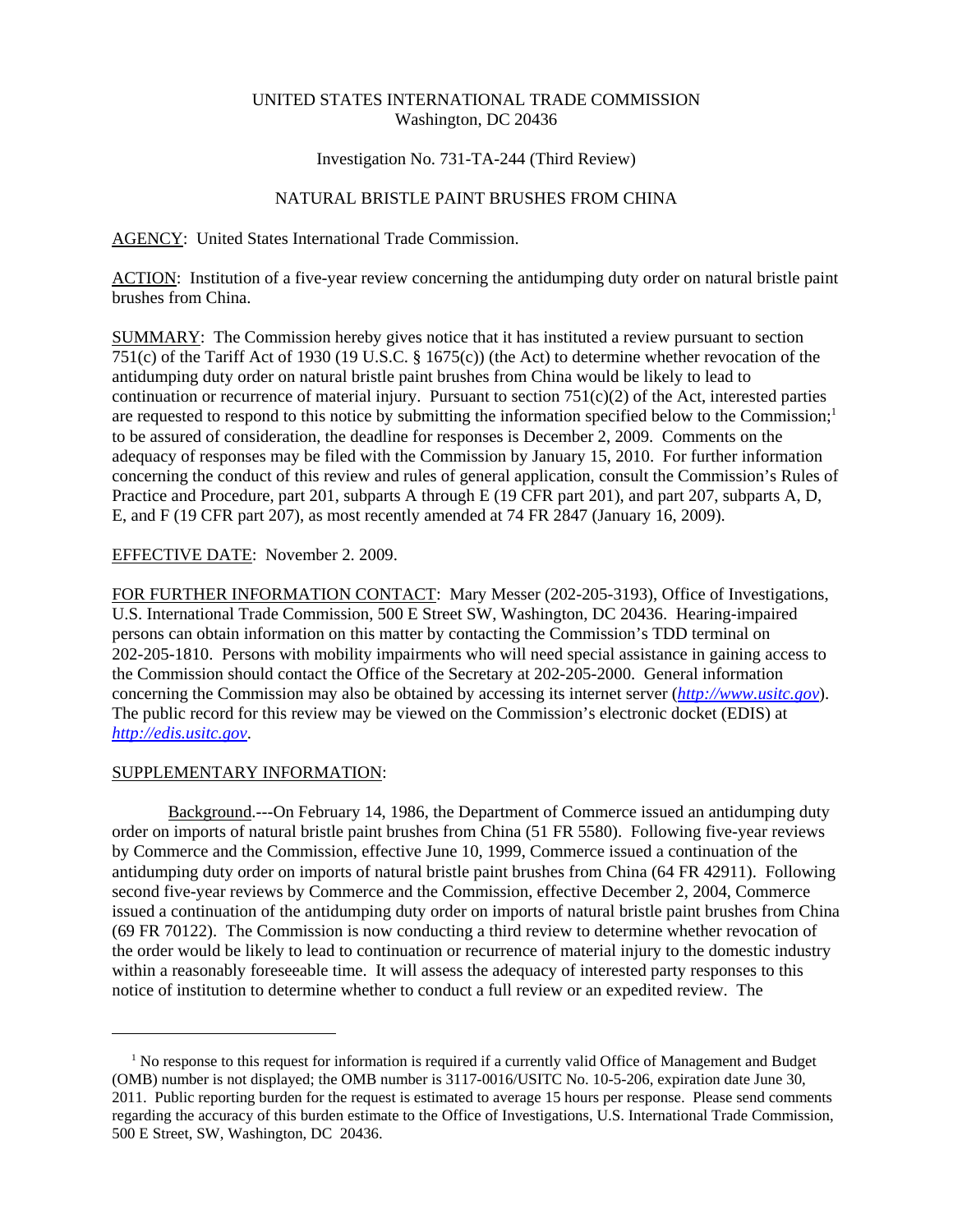Commission's determination in any expedited review will be based on the facts available, which may include information provided in response to this notice.

Definitions.--The following definitions apply to this review:

- (1) *Subject Merchandise* is the class or kind of merchandise that is within the scope of the five-year review, as defined by the Department of Commerce.
- (2) The *Subject Country* in this review is China.
- (3) The *Domestic Like Product* is the domestically produced product or products which are like, or in the absence of like, most similar in characteristics and uses with, the *Subject Merchandise*. In its original determination and its expedited first five-year review determination, the Commission defined the *Domestic Like Product* as all domestically produced paint brushes (including natural bristle and synthetic filament paint brushes). In its expedited second five-year review determination, the Commission found that no additional information warranted a departure from the original definition and defined the *Domestic Like Product* as all paint brushes, whether composed of natural bristles, synthetic filaments, or a blend of the two.
- (4) The *Domestic Industry* is the U.S. producers as a whole of the *Domestic Like Product*, or those producers whose collective output of the *Domestic Like Product* constitutes a major proportion of the total domestic production of the product. In its original determination and its expedited first five-year review determination, the Commission defined the *Domestic Like Product* as all domestic producers of paint brushes. In its expedited second five-year review determination, the Commission defined the *Domestic Like Product* as all domestic producers of natural and synthetic bristle paint brushes.
- (5) An *Importer* is any person or firm engaged, either directly or through a parent company or subsidiary, in importing the *Subject Merchandise* into the United States from a foreign manufacturer or through its selling agent.

Participation in the review and public service list.--Persons, including industrial users of the *Subject Merchandise* and, if the merchandise is sold at the retail level, representative consumer organizations, wishing to participate in the review as parties must file an entry of appearance with the Secretary to the Commission, as provided in section 201.11(b)(4) of the Commission's rules, no later than 21 days after publication of this notice in the *Federal Register*. The Secretary will maintain a public service list containing the names and addresses of all persons, or their representatives, who are parties to the review.

Former Commission employees who are seeking to appear in Commission five-year reviews are advised that they may appear in a review even if they participated personally and substantially in the corresponding underlying original investigation. The Commission's designated agency ethics official has advised that a five-year review is not considered the "same particular matter" as the corresponding underlying original investigation for purposes of 18 U.S.C. § 207, the post employment statute for Federal employees, and Commission rule 201.15(b)(19 CFR § 201.15(b)), 73 FR 24609 (May 5, 2008). This advice was developed in consultation with the Office of Government Ethics. Consequently, former employees are not required to seek Commission approval to appear in a review under Commission rule 19 CFR § 201.15, even if the corresponding underlying original investigation was pending when they were Commission employees. For further ethics advice on this matter, contact Carol McCue Verratti, Deputy Agency Ethics Official, at 202-205-3088.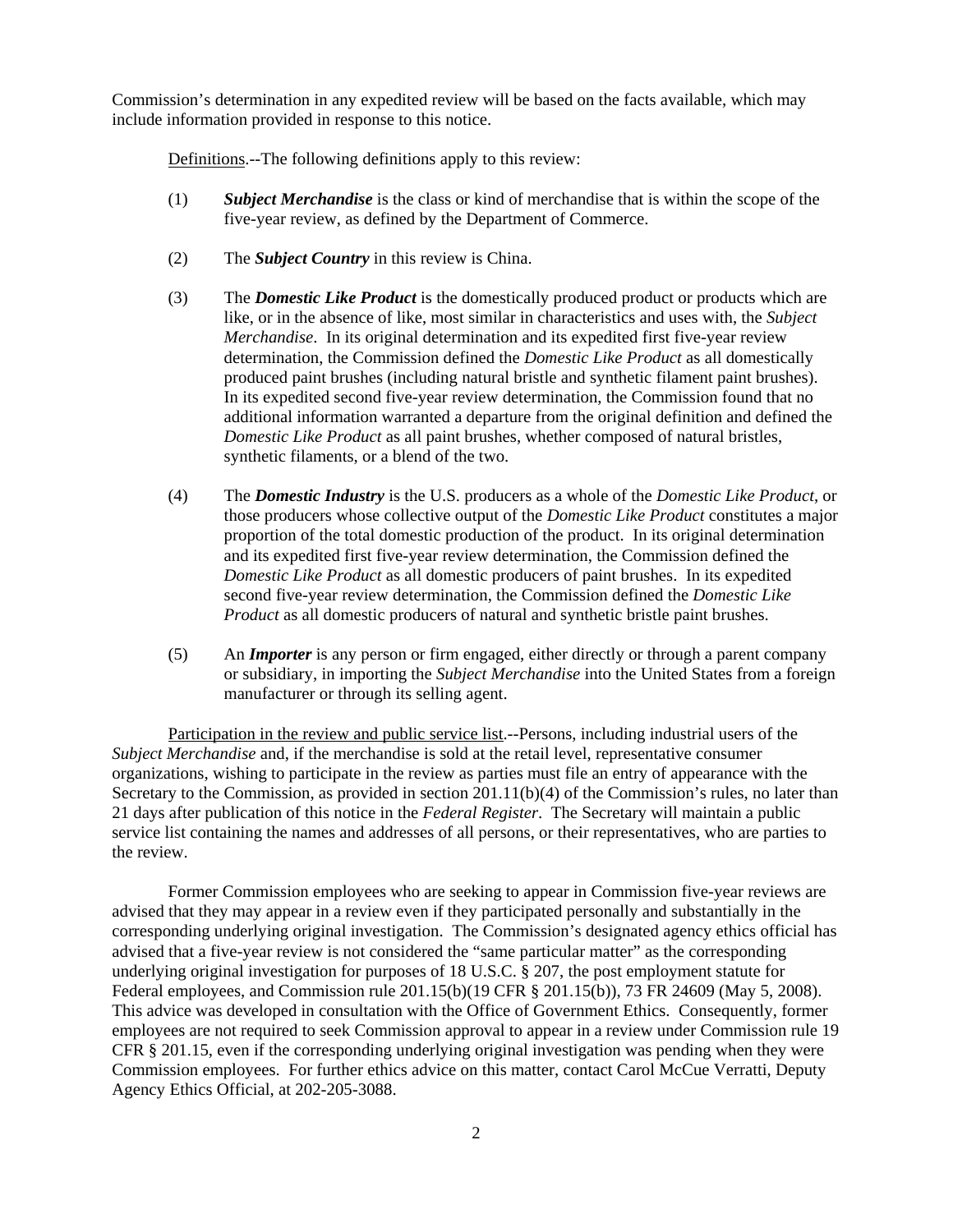Limited disclosure of business proprietary information (BPI) under an administrative protective order (APO) and APO service list.--Pursuant to section 207.7(a) of the Commission's rules, the Secretary will make BPI submitted in this review available to authorized applicants under the APO issued in the review, provided that the application is made no later than 21 days after publication of this notice in the *Federal Register*. Authorized applicants must represent interested parties, as defined in 19 U.S.C. § 1677(9), who are parties to the review. A separate service list will be maintained by the Secretary for those parties authorized to receive BPI under the APO.

Certification.--Pursuant to section 207.3 of the Commission's rules, any person submitting information to the Commission in connection with this review must certify that the information is accurate and complete to the best of the submitter's knowledge. In making the certification, the submitter will be deemed to consent, unless otherwise specified, for the Commission, its employees, and contract personnel to use the information provided in any other reviews or investigations of the same or comparable products which the Commission conducts under Title VII of the Act, or in internal audits and investigations relating to the programs and operations of the Commission pursuant to 5 U.S.C. Appendix 3.

Written submissions.--Pursuant to section 207.61 of the Commission's rules, each interested party response to this notice must provide the information specified below. The deadline for filing such responses is December 2, 2009. Pursuant to section 207.62(b) of the Commission's rules, eligible parties (as specified in Commission rule  $207.62(b)(1)$ ) may also file comments concerning the adequacy of responses to the notice of institution and whether the Commission should conduct an expedited or full review. The deadline for filing such comments is January 15, 2010. All written submissions must conform with the provisions of sections 201.8 and 207.3 of the Commission's rules and any submissions that contain BPI must also conform with the requirements of sections 201.6 and 207.7 of the Commission's rules. The Commission's rules do not authorize filing of submissions with the Secretary by facsimile or electronic means, except to the extent permitted by section 201.8 of the Commission's rules, as amended, 67 FR 68036 (November 8, 2002). Also, in accordance with sections 201.16(c) and 207.3 of the Commission's rules, each document filed by a party to the review must be served on all other parties to the review (as identified by either the public or APO service list as appropriate), and a certificate of service must accompany the document (if you are not a party to the review you do not need to serve your response).

Inability to provide requested information.--Pursuant to section 207.61(c) of the Commission's rules, any interested party that cannot furnish the information requested by this notice in the requested form and manner shall notify the Commission at the earliest possible time, provide a full explanation of why it cannot provide the requested information, and indicate alternative forms in which it can provide equivalent information. If an interested party does not provide this notification (or the Commission finds the explanation provided in the notification inadequate) and fails to provide a complete response to this notice, the Commission may take an adverse inference against the party pursuant to section 776(b) of the Act in making its determination in the review.

INFORMATION TO BE PROVIDED IN RESPONSE TO THIS NOTICE OF INSTITUTION: As used below, the term "firm" includes any related firms.

- (1) The name and address of your firm or entity (including World Wide Web address) and name, telephone number, fax number, and E-mail address of the certifying official.
- (2) A statement indicating whether your firm/entity is a U.S. producer of the *Domestic Like Product*, a U.S. union or worker group, a U.S. importer of the *Subject Merchandise*, a foreign producer or exporter of the *Subject Merchandise*, a U.S. or foreign trade or business association, or another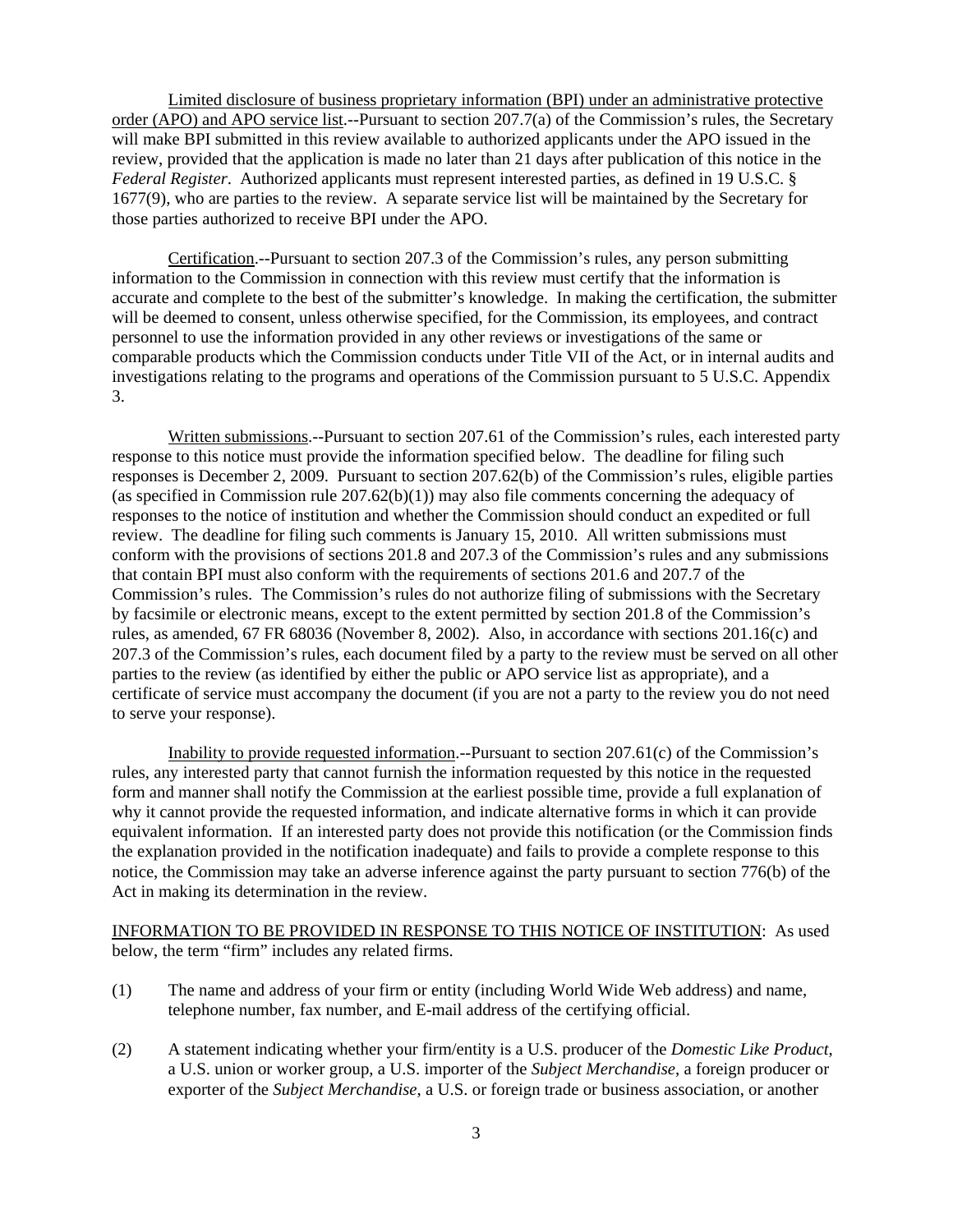interested party (including an explanation). If you are a union/worker group or trade/business association, identify the firms in which your workers are employed or which are members of your association.

- (3) A statement indicating whether your firm/entity is willing to participate in this review by providing information requested by the Commission.
- (4) A statement of the likely effects of the revocation of the antidumping duty order on the *Domestic Industry* in general and/or your firm/entity specifically. In your response, please discuss the various factors specified in section 752(a) of the Act (19 U.S.C. § 1675a(a)) including the likely volume of subject imports, likely price effects of subject imports, and likely impact of imports of *Subject Merchandise* on the *Domestic Industry*.
- (5) A list of all known and currently operating U.S. producers of the *Domestic Like Product*. Identify any known related parties and the nature of the relationship as defined in section  $771(4)(B)$  of the Act (19 U.S.C. § 1677(4)(B)).
- (6) A list of all known and currently operating U.S. importers of the *Subject Merchandise* and producers of the *Subject Merchandise* in the *Subject Country* that currently export or have exported *Subject Merchandise* to the United States or other countries after 2003.
- (7) A list of 3-5 leading purchasers in the U.S. market for the *Domestic Like Product* and the *Subject Merchandise* (including street address, World Wide Web address, and the name, telephone number, fax number, and E-mail address of a responsible official at each firm).
- (8) A list of known sources of information on national or regional prices for the *Domestic Like Product* or the *Subject Merchandise* in the U.S. or other markets.
- (9) If you are a U.S. producer of the *Domestic Like Product*, provide the following information on your firm's operations on that product during calendar year 2008, except as noted (report quantity data in units and value data in U.S. dollars, f.o.b. plant). If you are a union/worker group or trade/business association, provide the information, on an aggregate basis, for the firms in which your workers are employed/which are members of your association.
	- (a) Production (quantity) and, if known, an estimate of the percentage of total U.S. production of the *Domestic Like Product* accounted for by your firm's(s') production;
	- (b) Capacity (quantity) of your firm to produce the *Domestic Like Product* (i.e., the level of production that your establishment(s) could reasonably have expected to attain during the year, assuming normal operating conditions (using equipment and machinery in place and ready to operate), normal operating levels (hours per week/weeks per year), time for downtime, maintenance, repair, and cleanup, and a typical or representative product mix);
	- (c) the quantity and value of U.S. commercial shipments of the *Domestic Like Product* produced in your U.S. plant(s); and
	- (d) the quantity and value of U.S. internal consumption/company transfers of the *Domestic Like Product* produced in your U.S. plant(s).
	- (e) the value of (i) net sales, (ii) cost of goods sold (COGS), (iii) gross profit, (iv) selling, general and administrative (SG&A) expenses, and (v) operating income of the *Domestic*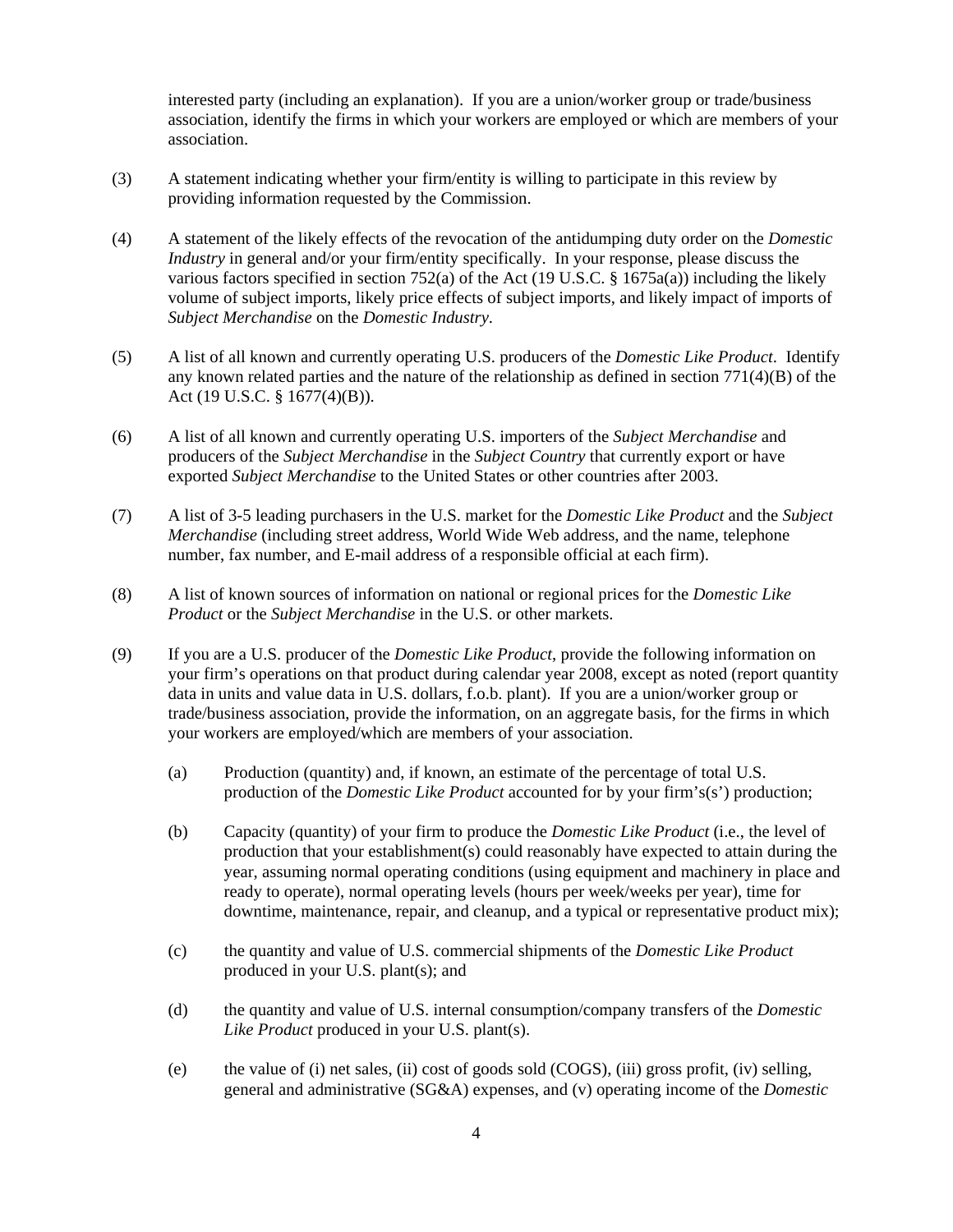*Like Product* produced in your U.S. plant(s) (include both U.S. and export commercial sales, internal consumption, and company transfers) for your most recently completed fiscal year (identify the date on which your fiscal year ends).

- (10) If you are a U.S. importer or a trade/business association of U.S. importers of the *Subject Merchandise* from the *Subject Country*, provide the following information on your firm's(s') operations on that product during calendar year 2008 (report quantity data in units and value data in U.S. dollars). If you are a trade/business association, provide the information, on an aggregate basis, for the firms which are members of your association.
	- (a) The quantity and value (landed, duty-paid but not including antidumping duties) of U.S. imports and, if known, an estimate of the percentage of total U.S. imports of *Subject Merchandise* from the *Subject Country* accounted for by your firm's(s') imports;
	- (b) the quantity and value (f.o.b. U.S. port, including antidumping duties) of U.S. commercial shipments of *Subject Merchandise* imported from the *Subject Country*; and
	- (c) the quantity and value (f.o.b. U.S. port, including antidumping duties) of U.S. internal consumption/company transfers of *Subject Merchandise* imported from the *Subject Country*.
- (11) If you are a producer, an exporter, or a trade/business association of producers or exporters of the *Subject Merchandise* in the *Subject Country*, provide the following information on your firm's(s') operations on that product during calendar year 2008 (report quantity data in units and value data in U.S. dollars, landed and duty-paid at the U.S. port but not including antidumping duties). If you are a trade/business association, provide the information, on an aggregate basis, for the firms which are members of your association.
	- (a) Production (quantity) and, if known, an estimate of the percentage of total production of *Subject Merchandise* in the *Subject Country* accounted for by your firm's(s') production; and
	- (b) Capacity (quantity) of your firm to produce the *Subject Merchandise* in the *Subject Country* (i.e., the level of production that your establishment(s) could reasonably have expected to attain during the year, assuming normal operating conditions (using equipment and machinery in place and ready to operate), normal operating levels (hours per week/weeks per year), time for downtime, maintenance, repair, and cleanup, and a typical or representative product mix); and
	- (c) the quantity and value of your firm's(s') exports to the United States of *Subject Merchandise* and, if known, an estimate of the percentage of total exports to the United States of *Subject Merchandise* from the *Subject Country* accounted for by your firm's(s') exports.
- (12) Identify significant changes, if any, in the supply and demand conditions or business cycle for the *Domestic Like Product* that have occurred in the United States or in the market for the *Subject Merchandise* in the *Subject Country* after 2003, and significant changes, if any, that are likely to occur within a reasonably foreseeable time. Supply conditions to consider include technology; production methods; development efforts; ability to increase production (including the shift of production facilities used for other products and the use, cost, or availability of major inputs into production); and factors related to the ability to shift supply among different national markets